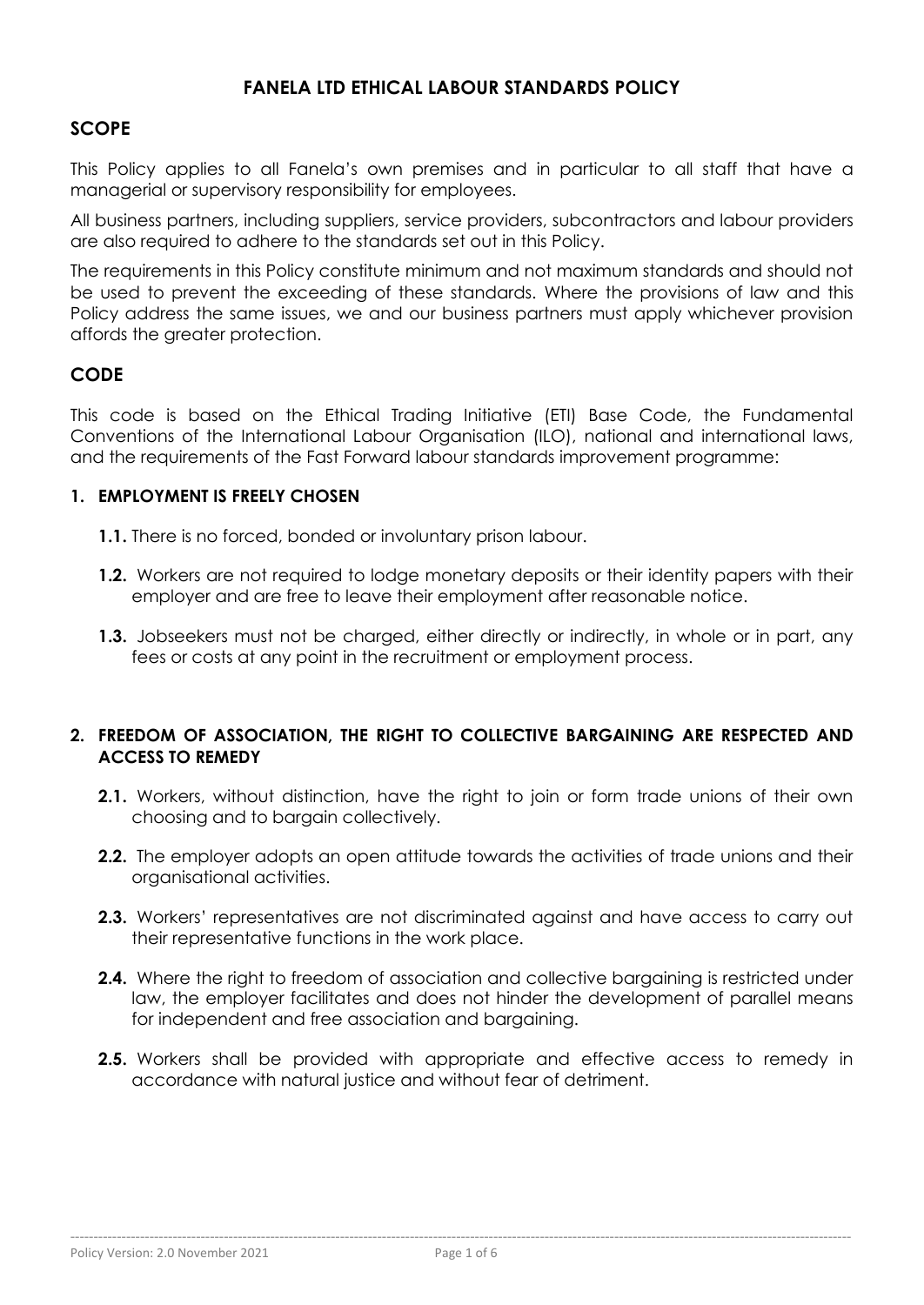### **3. WORKING CONDITIONS ARE SAFE AND HYGIENIC**

- **3.1.** A safe and hygienic working environment shall be provided, bearing in mind the prevailing knowledge of the industry and of any specific hazards.
- **3.2.** Adequate steps shall be taken to prevent accidents and injury to health arisina out of, associated with, or occurring in the course of work, by minimising, so far as is reasonably practicable the causes of hazards inherent in the working environments.
- **3.3.** Workers shall receive regular and recorded health and safety training and such training shall be repeated for new or reassigned workers.
- **3.4.** Workers shall be provided with access to clean toilet facilities and to potable water, and, if appropriate sanitary facilities for food storage shall be provided.
- **3.5.** Accommodation, where provided, shall be clean, safe and meet the basic needs of the workers.
- **3.6.** The company observing the code shall assign responsibility for Health & Safety to a senior management representative.

## **4. CHILD LABOUR SHALL NOT BE USED**

- **4.1.** There shall be no new recruitment of child labour.
- **4.2.** Companies shall develop or participate in and contribute to policies and programmes which provide for the transition of any child found to be performing child labour to enable her or him to attend quality education until no longer a child; "child" and "child labour" being defined in the appendices
- **4.3.** Young persons under 18 shall not be employed at night or in hazardous conditions.
- **4.4.** These policies and procedures relating to Child Labour shall conform to the provisions of the relevant International Labour Organisation (ILO) Standards.

## **5. WAGES**

- **5.1.** Wages and benefits paid for a standard working week meet, at a minimum, national legal or industry benchmark standards, whichever is higher. In any event wages shall always be enough to meet basic needs and to provide some discretionary income.
- **5.2.** All workers shall be provided with written and understandable information about their employment conditions including information with respect to wages before they enter employment, and about the particulars of their wages for the pay period concerned each time they are paid.
- **5.3.** Deductions from wages as a disciplinary measure shall not be permitted nor shall any deductions from wages not provided for by national law be permitted without the expressed permission of the worker concerned. All disciplinary measures should be recorded.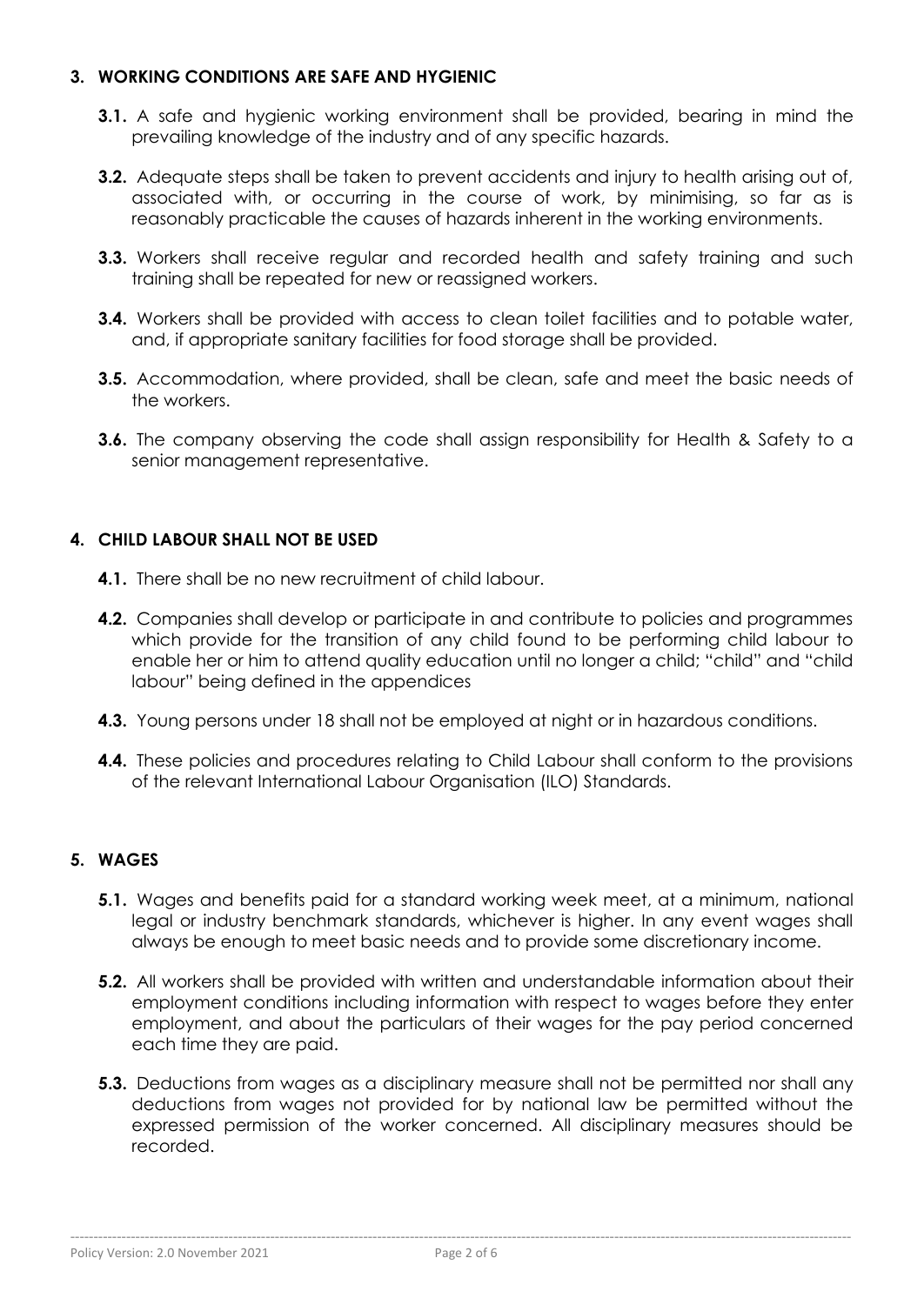### **6. WORKING HOURS ARE NOT EXCESSIVE**

- **6.1.** Working hours must comply with national laws, collective agreements, and the provisions defined in the clauses below, whichever affords the greater protection for workers.
- **6.2.** Working hours, excluding overtime, shall be defined by contract, and shall not exceed 48 hours per week.
- **6.3.** All overtime shall be voluntary. Overtime shall be used responsibly, taking into account all the following: the extent, frequency and hours worked by individual workers and the workforce as a whole. It shall not be used to replace regular employment. Overtime shall always be compensated at a premium rate, which is recommended to be not less than 125% of the regular rate of pay, except where a consolidated rate of pay has been negotiated with worker representation.
- **6.4.** The total hours worked in any 7 day period shall not exceed 60 hours, except where covered by the clause below.
- **6.5.** Working hours may exceed 60 hours in any 7 day period only in exceptional circumstances where all of the following are met:
	- **6.5.1.** this is allowed by national law;
	- **6.5.2.** this is allowed by a collective agreement freely negotiated with a workers' organisation representing a significant portion of the workforce;
	- **6.5.3.** appropriate safeguards are taken to protect the workers' health and safety; and
	- **6.5.4.** the employer can demonstrate that exceptional circumstances apply such as unexpected production peaks, accidents or emergencies.
- **6.6.** Workers shall be provided with at least one day off in every 7 day period or, where allowed by national law, 2 days off in every 14 day period.

#### **7. NO DISCRIMINATION IS PRACTISED**

**7.1.** There is no discrimination in hiring, compensation, access to training, promotion, termination or retirement based on race, caste, national origin, religion, age, disability, gender, marital status, sexual orientation, union membership or political affiliation.

#### **8. REGULAR EMPLOYMENT IS PROVIDED**

- **8.1.** To every extent possible work performed must be on the basis of recognised employment relationships established through national law and practice.
- **8.2.** Obligations to employees under labour or social security laws and regulations arising from the regular employment relationship shall not be avoided through the use of labour-only contracting, sub-contracting and home-working arrangements, or through apprenticeship schemes where there is no real intent to impart skills or provide regular employment, nor shall any such obligations be avoided through the excessive use of fixed-term contracts of employment.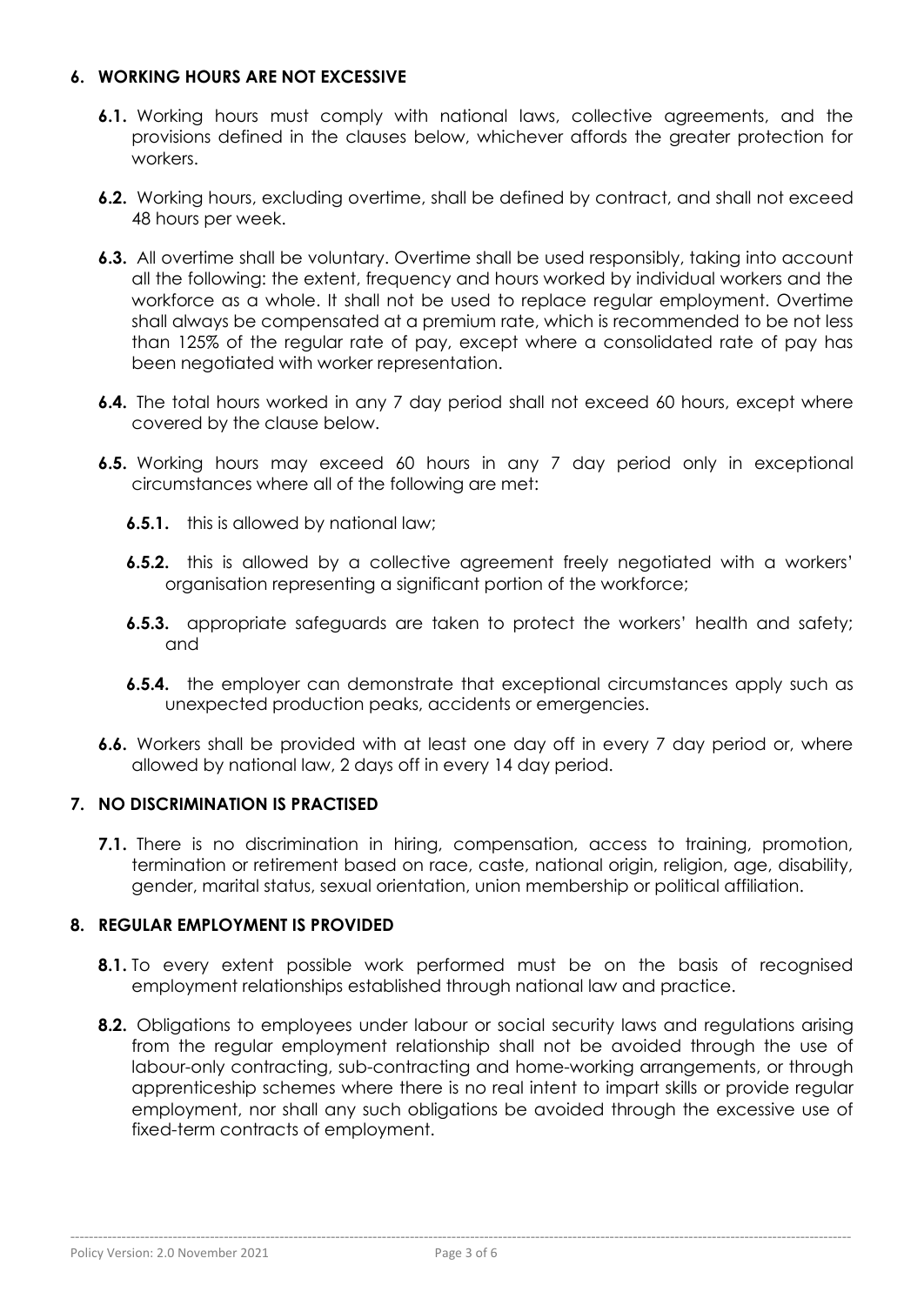#### **9. NO HARSH OR INHUMANE TREATMENT IS ALLOWED**

**9.1.** Physical abuse or discipline, the threat of physical abuse, sexual or other harassment and verbal abuse or other forms of intimidations shall be prohibited.

## **10. ENTITLEMENT TO WORK**

- **10.1.** Only workers with a legal right to work in the country should be employed.
- **10.2.** For all workers, original documents should be reviewed and then returned to workers to verify right to work.

## **11. SUPPLY CHAIN DUE DILIGENCE**

- **11.1.** Businesses shall demonstrate sound commercial procurement practices, prior to appointment, to establish that suppliers, subcontractors, service providers, labour providers and homeworkers operate in line with all required legal and ethical labour standards. In particular, for labour providers ensuring that:
	- **11.1.1.** Relationships with Labour providers are covered by a contract and Service Level Agreement which meets all national legal and ethical requirements.
	- **11.1.2.** Labour providers undergo an independent, third-party social compliance audit on a regular basis to ensure compliance with all legal and ethical requirements.

#### **12. BUSINESS MANAGEMENT**

- **12.1.** Businesses will operate to well developed and integrated ethical labour standards policies and procedures as stipulated in this Ethical Labour Standards Policy. In particular:
	- **12.1.1.** Ensuring an anti-bribery and corruption policy is in place, is constructed in accordance with globally accepted good practice and is applied and complied with in arrangements with potential and current suppliers, service providers and clients.
	- **12.1.2.** Ensuring key decision-making managers act at all times in a fit and proper manner;
	- **12.1.3.** Ensuring that the business has the competence, capability and management processes to enable it to comply with all applicable legislation and ethical standards related to the recruitment and employment of workers.

## **13. TAX**

**13.1.** Businesses shall ensure that all employment and business taxes are accurately calculated and paid in accordance with national law.

#### **14. ENVIRONMENT**

**14.1.** At a minimum, companies must comply with the requirements of all local and international environmental laws and regulations including having necessary permits.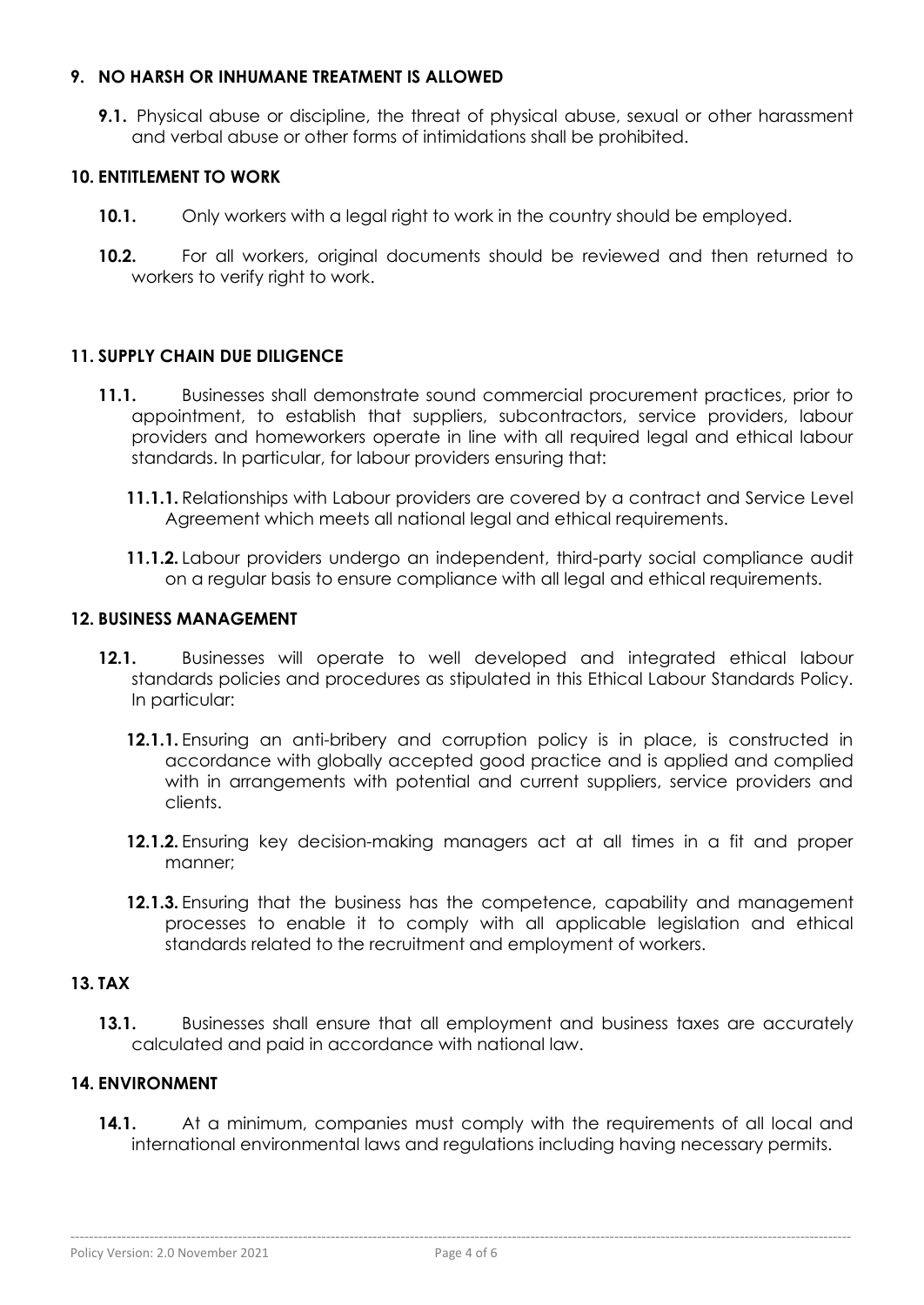# **ACCOUNTABILITIES AND RESPONSIBILITIES**

This Policy has been approved by [Business Senior Management Team] and will be reviewed annually. The Policy Owner is [Director] who is responsible for creating this Policy and ensuring there are appropriate systems in place to manage compliance with the Policy and all relevant legislation, and maintaining records to monitor and demonstrate compliance.

# **IMPLEMENTATION AND MONITORING**

- **o Internal:** [Business] will implement supporting management systems to ensure this Policy is embedded throughout the business. We will undertake regular, internal audits and set necessary targets and objectives to monitor and measure our own progress on ethical compliance. We will undergo regular independent audits, commissioned by our customers, to monitor our own compliance with this Policy.
- **o Labour providers:** We expect labour providers to undergo an annual, independent third party social audit or equivalent external scrutiny through an independent, labour provider social compliance certification scheme.
- **o Suppliers, service providers and sub-contractors:** We expect all suppliers, service providers, sub-contractors and any other business partners to agree as part of their contract to adhere to the standards set out in this Ethical Labour Standards Policy and to all relevant legislation and international labour standards. Where necessary, we may request further evidence of compliance to these standards for example through an independent, third party social compliance audit.

# **COMMUNICATION AND GRIEVANCE MECHANISMS**

- **o** This policy is available to view on our website [insert URL]. We are committed to communicating to all relevant parties internally and externally, with appropriate training where necessary, all updates to this Policy.
- **o** Details of how workers may raise grievances in relation to this Policy or on any other matter related to [Business]'s conduct are detailed in [e.g. our Employee Handbook].

## **DEFINITIONS**

**Child** - Any person less than 15 years of age unless local minimum age law stipulates a higher age for work or mandatory schooling, in which case the higher age shall apply. If however, local minimum age law is set at 14 years of age in accordance with developing country exceptions under ILO Convention No. 138, the lower will apply.

**Homeworker -** Our definition of homework is based upon the ILO definition (1996, C177, Article 1) which states:

- a) the term home work means work carried out by a person, to be referred to as a homeworker,
	- i) in his or her home or in other premises of his or her choice, other than the workplace of the employer;
	- ii) for remuneration;
	- iii) which results in a product or service as specified by the employer, irrespective of who provides the equipment, materials or other inputs used, unless this person has the degree of autonomy and of economic independence necessary to be considered an independent worker under national laws, regulations or court decisions;
- b) persons with employee status do not become homeworkers within the meaning of this Convention simply by occasionally performing their work as employees at home, rather than at their usual workplaces;